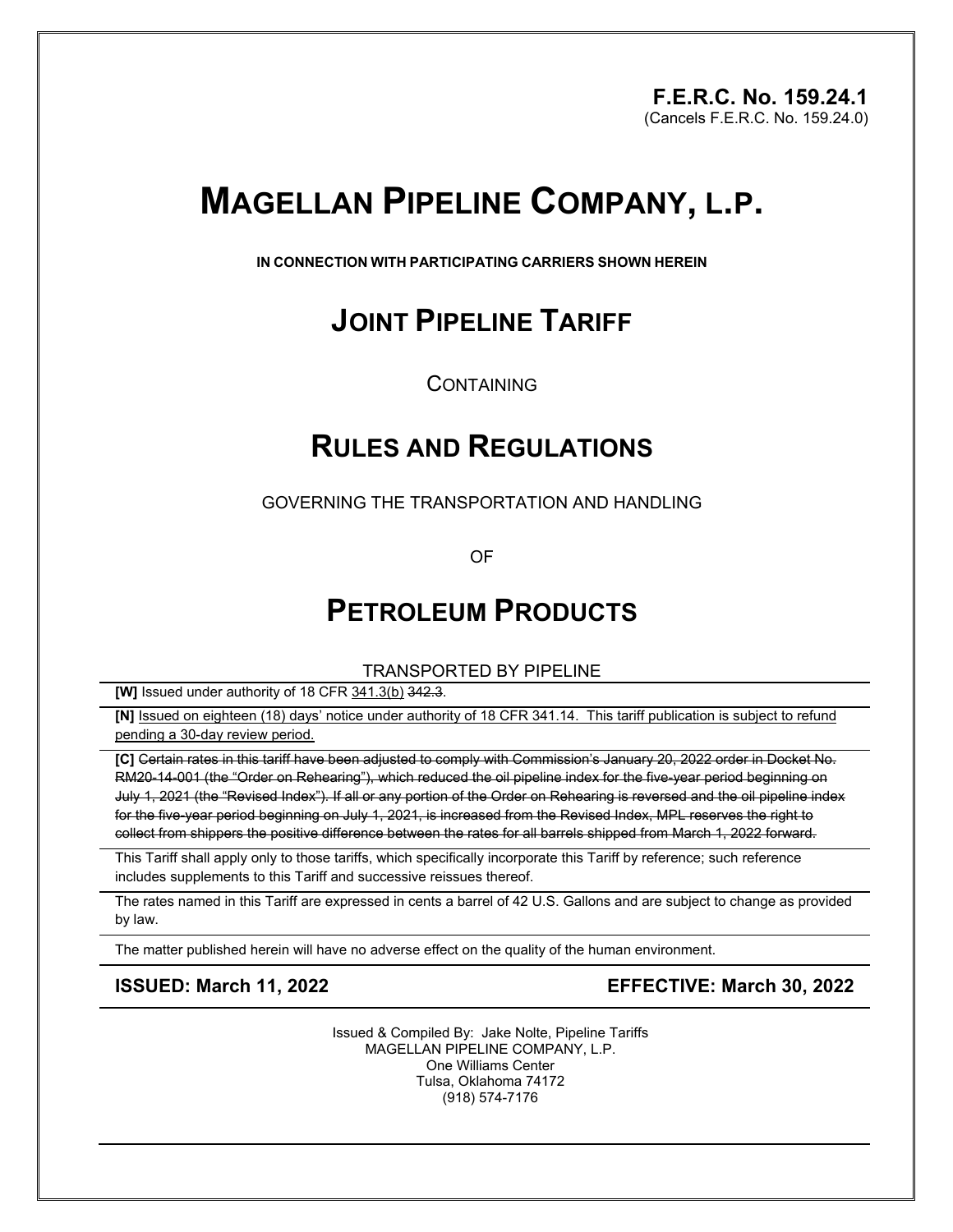| <b>TABLE OF CONTENTS</b>                                                                                         |                 |                    |
|------------------------------------------------------------------------------------------------------------------|-----------------|--------------------|
| <b>SUBJECT</b>                                                                                                   | <b>ITEM NO.</b> | <b>PAGE</b><br>NO. |
| Abbreviations, Explanation of                                                                                    |                 | 16                 |
| Acceptance Free from Liens and Charges                                                                           | 60              | 8                  |
| Canceling Items, Method of                                                                                       | 1               | 4                  |
| Claims: Time for Filing                                                                                          | 205             | 16                 |
| Commodity                                                                                                        | 35              | 6                  |
| <b>Communication Facilities - MPL System</b>                                                                     | 190             | 15                 |
| Consignment, Minimum                                                                                             | 100             | $10 - 11$          |
| <b>Corrosion Inhibitors</b>                                                                                      | 65              | 8                  |
| Definitions                                                                                                      | 15              | $4 - 5$            |
| Delivery Adjustments - Explorer Pipeline System                                                                  | 110             | 11                 |
| Delivery From Terminal Facilities, Minimum - MPL System                                                          | 140             | 12                 |
| Delivery to Destination                                                                                          | 135             | 12                 |
| Demurrage Charges - MPL System                                                                                   | 145             | 13                 |
| Duty of Carrier                                                                                                  | 195             | 15                 |
| Facilities Required at Origin and Destination                                                                    | 70              | 8                  |
| Filtration and Special Testing Service - MPL System                                                              | 150             | 13                 |
| High RVP Unleaded Regular Gasoline                                                                               | 165             | 13                 |
| In Transit Storage, Tankage at Port Arthur, TX; Greenville, TX; and Tulsa, OK<br><b>Explorer Pipeline System</b> | 180             | 14                 |
| Items, Notes, Rules, Etc., Reference to                                                                          | $10$            | 4                  |
| Liability                                                                                                        | 200             | 15                 |
| <b>Participating Carriers</b>                                                                                    |                 | 3                  |
| Payment of Transportation and Other Charges                                                                      | 75              | 9                  |
| Petroleum Products Defined                                                                                       | 20              | 5                  |
| Pipeage Contracts Required                                                                                       | $90\,$          | 10                 |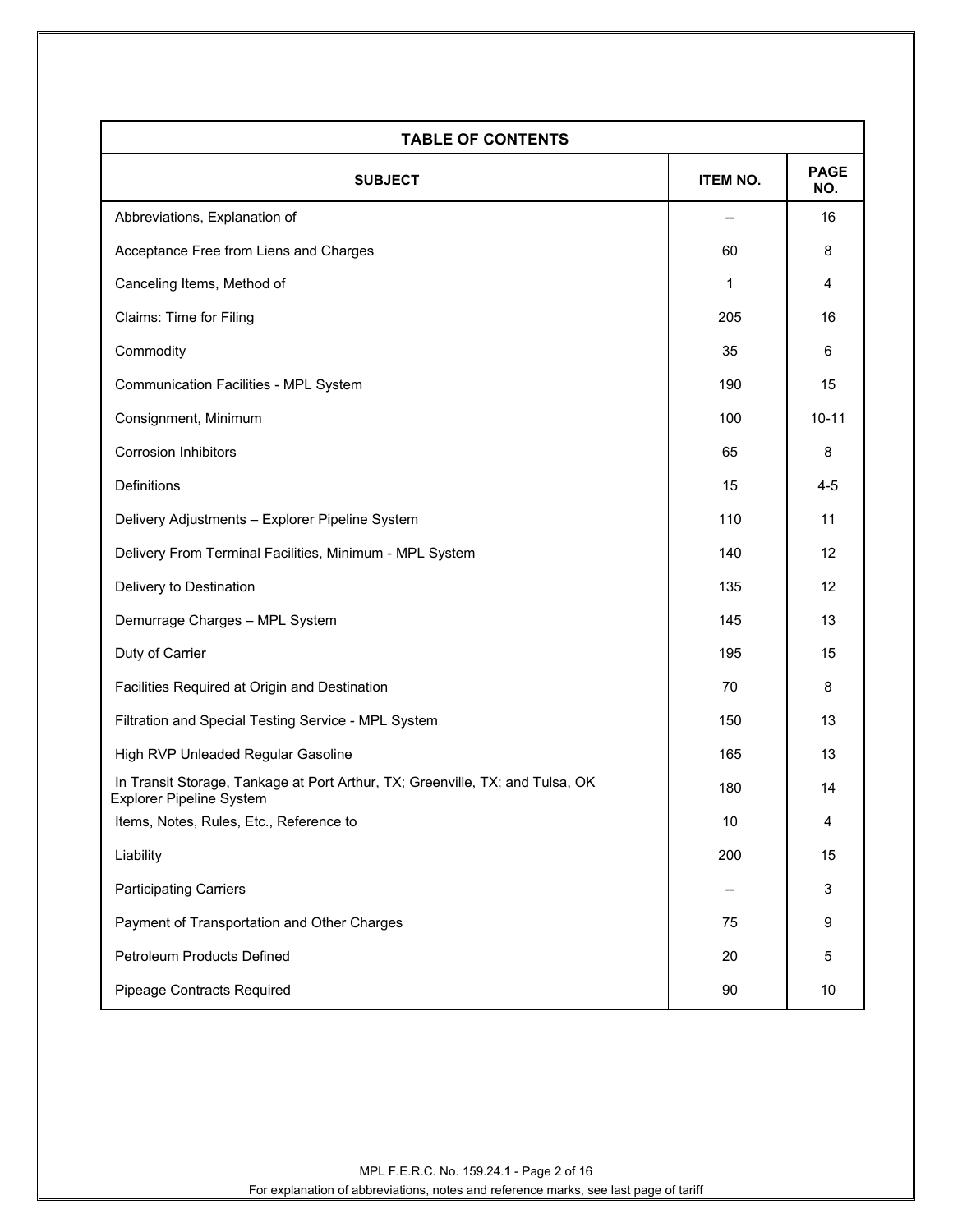| <b>TABLE OF CONTENTS (continued)</b>                                                                            |                 |                    |
|-----------------------------------------------------------------------------------------------------------------|-----------------|--------------------|
| <b>SUBJECT</b>                                                                                                  | <b>ITEM NO.</b> | <b>PAGE</b><br>NO. |
| <b>Products Acceptance Specifications</b>                                                                       | 25              | 5                  |
| Proration of Pipeline Capacity                                                                                  | 50              | $7 - 8$            |
| Rates Applicable                                                                                                | 55              | 8                  |
| Rates From or To Intermediate Points, Application of                                                            | 120             | 12                 |
| Reconsignment - MPL System                                                                                      | 115             | $11 - 12$          |
| Reference Marks, Explanation of                                                                                 | --              | 16                 |
| Reissued Matter in Supplements, Method of Denoting                                                              | 5               | 4                  |
| Segregation and Variations in Quality and Gravity                                                               | 105             | 11                 |
| Shipment, Identity of                                                                                           | 125             | 12                 |
| Shipment, Minimum                                                                                               | 95              | 10                 |
| Shipments, Scheduling of                                                                                        | 45              | $\overline{7}$     |
| Special Handling Services - MPL System                                                                          | 155             | 13                 |
| Spill Compensation Acts and Regulations, Charges for                                                            | 185             | 14                 |
| Storage in Transit at Port Arthur, TX; Houston, TX; Greenville, TX; and<br>Tulsa, OK - Explorer Pipeline System | 175             | 14                 |
| <b>Tax Registration</b>                                                                                         | 80              | 9                  |
| Terminaling Services - MPL System                                                                               | 130             | 12                 |
| <b>Testing and Measuring</b>                                                                                    | 40              | 6                  |
| Transmix Handling - MPL                                                                                         | 28              | 5                  |
| <b>Volume Corrections and Tender Deductions</b>                                                                 | 30              | 6                  |
| Withdrawals from Terminal Facilities - MPL System                                                               | 85              | $9 - 10$           |

### **PARTICIPATING CARRIERS**

**Explorer Pipeline Company**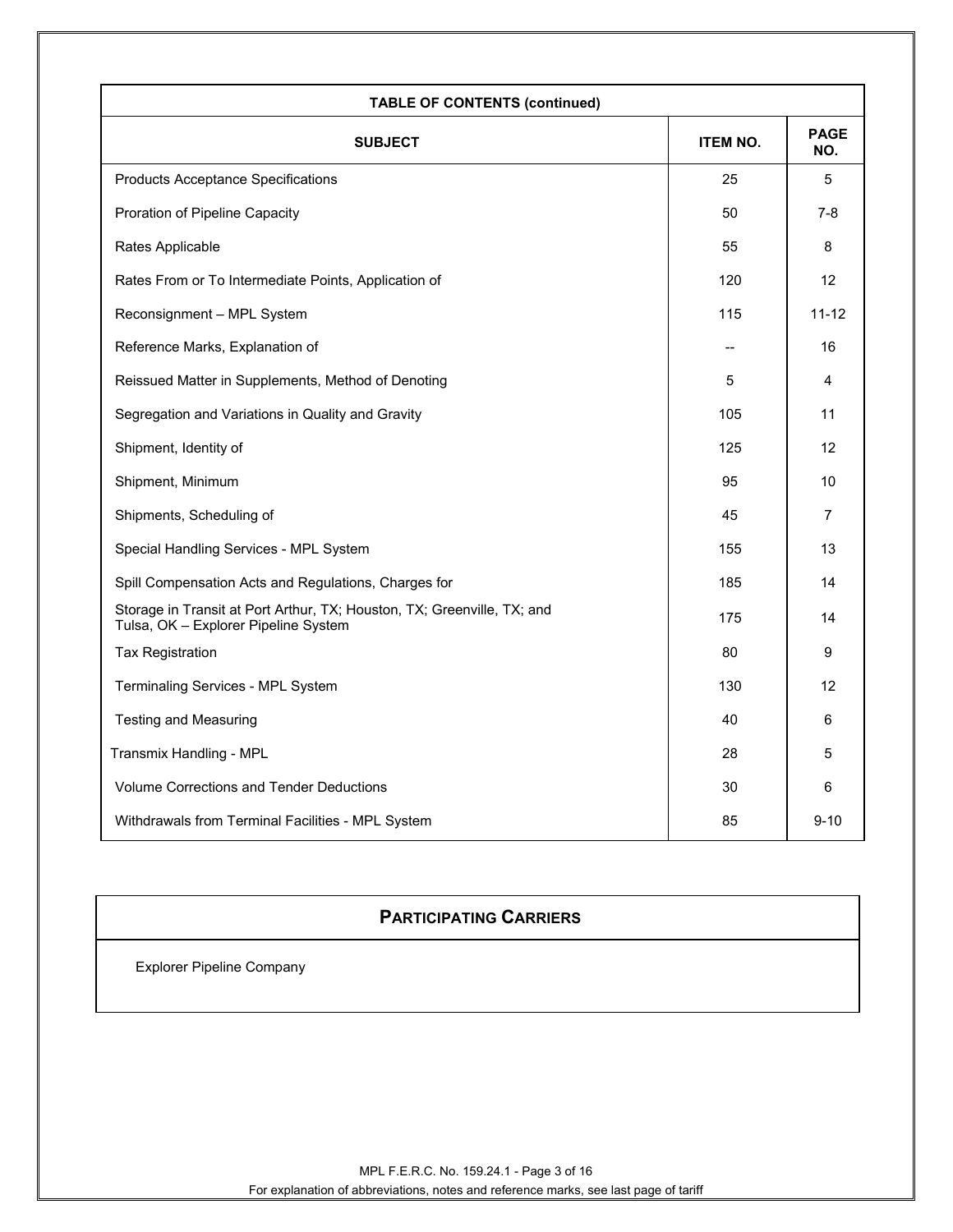#### **ITEM 1 - METHOD OF CANCELING ITEMS**

As a tariff is supplemented, numbered items with letter suffixes cancel corresponding numbered items in the original tariff or in a supplement. Letter suffixes will be used in alphabetical sequence starting with A.

*EXAMPLE* - Item 60-A cancels Items 60; and Item 90-B cancels 90-A in a prior supplement, which, in turn, canceled Item 90.

#### **ITEM 5 - METHOD OF DENOTING REISSUED MATTER IN SUPPLEMENTS**

Matter brought forward without change from one supplement to another will be designated as "Reissued" by a reference mark in the form of a square enclosing a number, the number being that of the supplement in which the reissued matter first appeared in its currently effective form. To determine the supplement's original effective date, refer to the explanation of reference marks of the supplement. For further details, consult the supplement in which the reissued matter first became effective.

#### **ITEM 10 - REFERENCE TO ITEMS, NOTES, RULES, ETC.**

When reference is made in a tariff or supplements thereof, to items, notes, rules, etc., such references are continuous and include supplements to and successive reissues of such items, notes, rules, etc.

### **ITEM 15 – DEFINITIONS**

"API Gravity" means gravity determined in accordance with ASTM Designation D-287-92 or latest revision thereof.

"ASTM Color" means color determined by the ASTM Standard method of test ASTM Designation D-1500-91 or latest revision thereof.

"ATLAS" means Automated Transportation Logistics Activity System. ATLAS is a computerized information system to which all Shippers have access upon request. ATLAS enables Shippers to nominate and release product and to monitor and coordinate the movement of Petroleum Products while on Magellan Pipeline System.

"Barrel" means forty-two (42) United States gallons at sixty (60) degrees Fahrenheit.

"Batch" means a quantity of petroleum product of like specifications moved through the pipeline as an identifiable unit.

"Carrier" means and refers to Magellan Pipeline Company, L.P. (MPL) and other carries participating herein.

"Consignee" means and refers to the party having ownership of Petroleum Product transferred to them.

"Consignor" means the party, which tendered Petroleum Products to Carrier.

"Destination" means the facility at which Carrier delivers Petroleum Products out of Carrier's pipeline.

"Final Delivery" means a delivery of a batch or the remainder thereof so that the batch is completely removed from the mainline and held in either carrier's tankage or consignee's facilities or delivered into the facilities of other carriers.

"Fungible Batch" means a batch of petroleum product meeting Carrier's specifications, which may be commingled with other batches of petroleum product meeting the same specifications.

"Interface Mixture" is that mixture which occurs in normal pipeline operations between batches of petroleum products having different specifications.

"Inventory Owner" means and refers to the party, either Shipper or Consignee, holding title to Petroleum Product(s) in Carrier's facilities.

"Minimum Allocation" means the minimum level of Open Stock Petroleum Product inventory required in order for an Inventory Owner to maintain active withdrawal privileges at Carrier's terminal facilities.

"Open Stock Petroleum Product" means the commodity grades of Petroleum Products, as defined by Item 20 that the Carrier transports under Open Stock Status.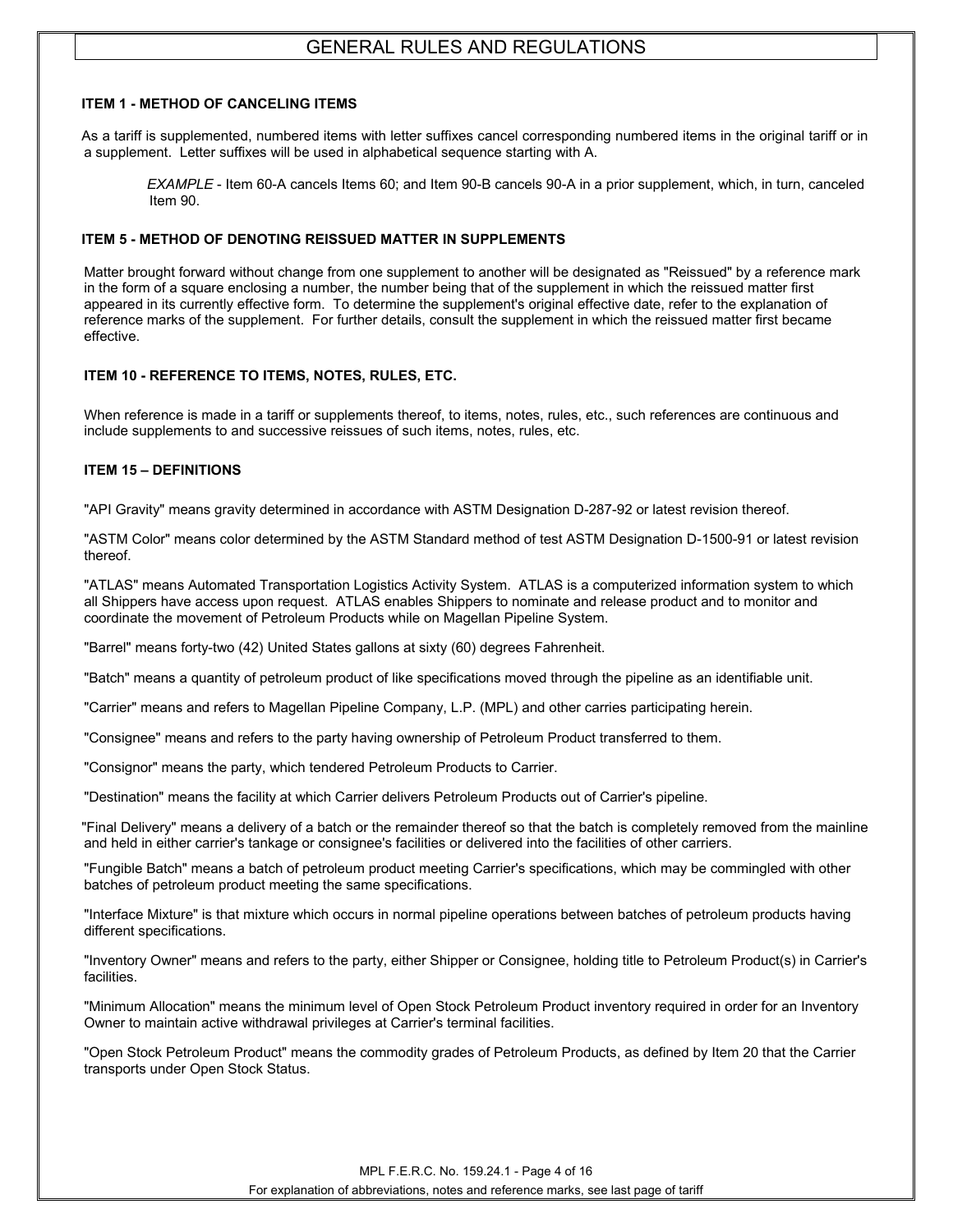#### **ITEM 15 - DEFINITIONS** (continued)

"Open Stock Status" means that a Shipper may withdraw at a Carrier Destination the same quantity of the Petroleum Product which Carrier is receiving at a Carrier Origin from Shipper on the same day if both Shipper's and Carrier's inventories are sufficient as stated in Item 85.

"Origin" means the facility of Carrier at which Carrier receives Petroleum Products into Carrier's pipeline.

"Origin Release" means the written commitment of a Consignor to schedule a batch of Petroleum Products into Carrier's facilities.

"Shipment" means a volume of products offered to and accepted by Carrier for transportation.

"Petroleum Products" means the commodities more specifically defined in Item 20 and meeting the specifications referenced in Item 25.

"Shipment Request" represents a commitment by an established Shipper to receive Petroleum Product from an Origin point into the Carrier's system.

"Shipper" means the party who contracts with the Carrier for transportation and/or terminaling of Petroleum Products pursuant to the terms of this tariff.

"Tender" means an offer by a Shipper to a Carrier of a stated quantity of Petroleum Products from a specified Origin or Origins to a specified Destination or Destinations pursuant to the terms of this tariff.

"Transit Time" means the time a shipment would take to move from Origin to Destination.

#### **ITEM 20 - PETROLEUM PRODUCTS DEFINED**

Where the term Petroleum Products is used, the same refers to:

Unleaded Gasolines<br>
Jet Fuels – Commercial and Diesel Fuels – Military<br>
Jet Fuels – Military Jet Fuels – Commercial

#### **ITEM 25 - PRODUCTS ACCEPTANCE SPECIFICATIONS**

Petroleum Products shall be accepted for transportation only when such Petroleum Products meet all required specifications as uniformly established by Carrier. All of the required specifications for Petroleum Products shall be issued from time to time in the manner and to the extent appropriate to facilitate the efficient and economical use and operation of the Carrier's facilities and to reasonably accommodate Shipper's needs for transportation.

Carrier shall have no obligation to accept Petroleum Products for transportation hereunder unless such products are free from water and other impurities; have a color not darker than No. 3 ASTM (except that gasolines to which artificial coloring has been added will be accepted for transportation regardless of color); have a vapor pressure not more than 15 pounds absolute at 100 degrees Fahrenheit; have an API gravity at 60 degrees Fahrenheit, not less than 20 degrees and not more than 80 degrees; a viscosity not more than 4.3 centistokes at 100 degrees Fahrenheit; and meet all required specifications as uniformly established, published, and filed with Federal Energy Regulatory Commission by Carrier. Copies of the specifications will be provided upon request.

Carrier will require the Shipper to furnish certified laboratory reports showing the results of tests of the Petroleum Products offered for transportation. Carrier may also make such tests of the Petroleum Products as it deems necessary.

Petroleum Products containing blending components other than pure hydrocarbons or that pose a personal health hazard to Carrier's employees are not acceptable for transportation unless Shipper notifies Carrier of the identification and concentration of such components and has received Carrier's agreement to transport such blended Petroleum Products before they enter Carrier's system. Shipper must report type and percent by volume of all non-hydrocarbon, blending components.

#### **ITEM 28 – TRANSMIX HANDLING – MPL**

For movements under F.E.R.C. No. **[W]** 166.25.2 166.24.0, Item 300, any transmix occurring in the Carrier's system that cannot be combined with compatible products shall be retained in Carrier's custody for disposal by the Carrier on behalf of the Shippers to ensure efficient operations of the pipeline.

The total Transmix accumulated in Carrier's system will be allocated to all Shipper's in proportion to each Shipper's barrels received into the system from all Shipper's in a calendar month. Carrier shall dispose of the Transmix for Shippers and provide each Shipper's net proceeds from the disposition of the Transmix.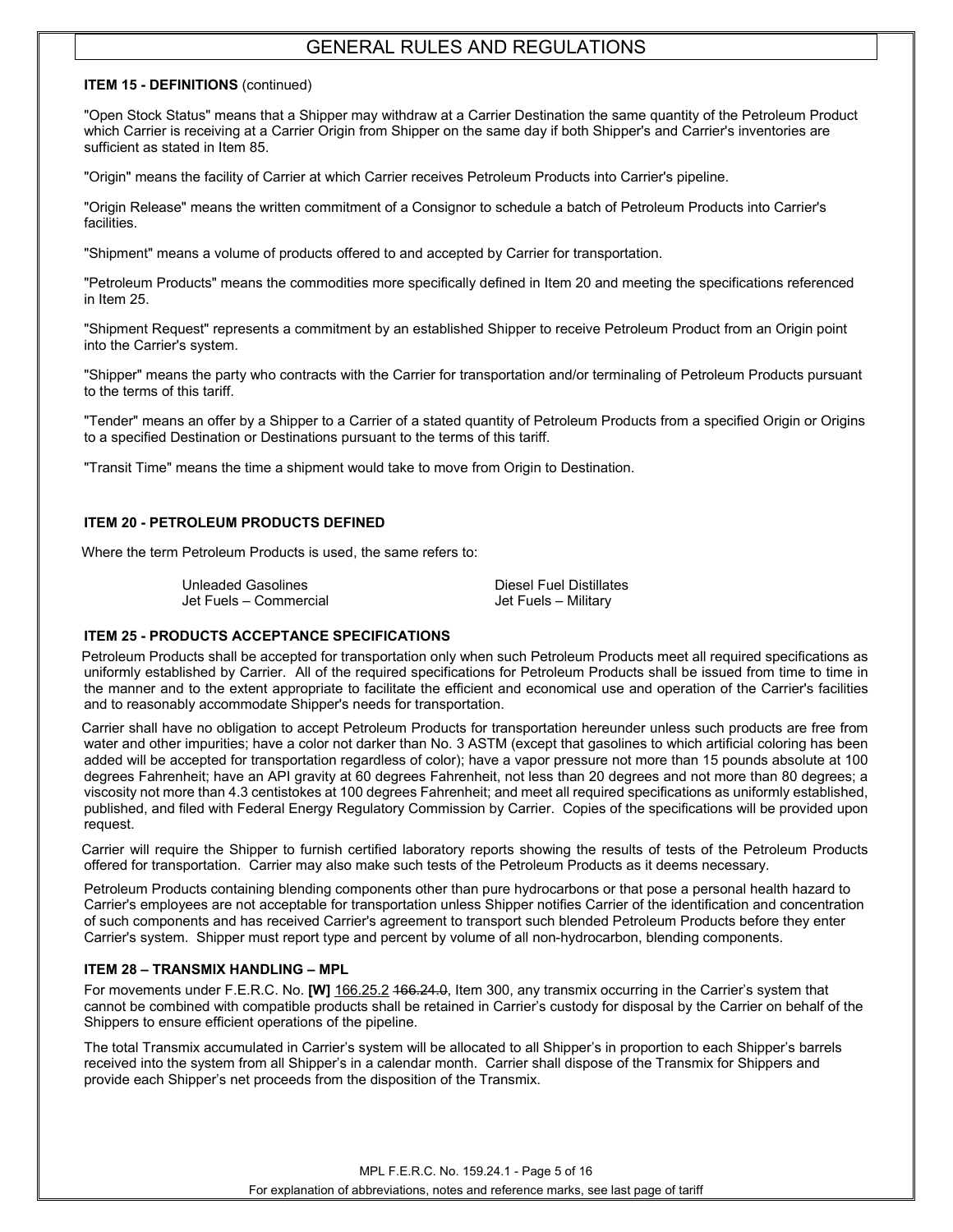#### **ITEM 30 - VOLUME CORRECTIONS AND TENDER DEDUCTIONS**

SECTION A. Quantities at origin and destination shall be determined either by meter and/or gauging computations from certified tank tables corrected to temperature of 60 degrees Fahrenheit in accordance with API Standard 2540 Table 6A or 6B (whichever is applicable) or latest revisions thereof, and a pressure of zero psi gauge by use of API Standard 1101 or latest revisions thereof. Shipper or Consignee may have representatives present during testing, meter reading, calibration and gauging. Full deductions will be made for all water and other impurities in products received or delivered.

SECTION B. A tender deduction of (0.1%) by volume will be made on the quantity of Petroleum Products accepted for transportation under Item 210 of F.E.R.C. No. **[W]** 166.25.2 166.24.0, supplements thereto and reissues thereof. A tender deduction of (0.15%) by volume will be made on the quantity of Petroleum Products accepted for transportation under Item 300 of F.E.R.C. No. **[W]** 166.25.2 166.24.0, supplements thereto and reissues thereof. Carrier will only be accountable for delivery of that quantity of Petroleum Products accepted for transportation after the tender deduction.

SECTION C. Product downgrades associated with handling multiple grades of distillate products that have varied sulfur levels will be allocated to shippers.

SECTION D. In addition to Section B herein, for any volumes delivered to Belen Station, NM or Albuquerque Station, NM, an additional overage and/or shortage will be calculated and will be the sole responsibility of the Shipper. At the end of each year, Carrier will calculate the total overage or shortage by product type on the pipeline segment between El Paso Station, TX and Albuquerque Station, NM. Carrier shall invoice or reimburse Shipper for its proportional share of any overage or shortage.

#### **ITEM 35 – COMMODITY**

Carrier is engaged in the transportation of Petroleum Products specified and described in Item 20 and therefore will not accept any other commodities for transportation. No petroleum products will be received for transportation except good merchantable petroleum products of substantially the same kind and quality as that being currently transported through the same facilities for other Shippers. Consignor and Shipper warrant to Carrier that any petroleum products tendered to Carrier conform with the specifications for such products and are merchantable. Petroleum products of substantially different grade or quality will be transported only in such quantities and upon such terms and conditions as Carrier and Shipper may agree.

#### **ITEM 40 - TESTING AND MEASURING**

Petroleum products shall be accepted for transportation only when such products meet all required specifications as uniformly established by Carrier as stated in the following documents and found at the public website

[www.magellanlp.com/WhatWeDo/ProductSpecs.aspx](http://www.magellanlp.com/WhatWeDo/ProductSpecs.asp) or on request. Each Product Grade Document and its effective date or revision date are identified below.

| <b>PRODUCT GRADE DOCUMENT TITLE</b>                                 | <b>EFFECTIVE DATE</b> |
|---------------------------------------------------------------------|-----------------------|
| A-Grade Premium Unleaded Gasoline                                   | 1/1/21                |
| A1X-Grade Premium Unleaded Gasoline Export <sup>2</sup>             | 5/1/18                |
| AR-Grade RBOB Premium Gasoline Blendstock <sup>1</sup>              | 1/1/21                |
| AZ6 - Arizona Premium Winter CBG <sup>2</sup>                       | 7/1/17                |
| AZ9- Arizona Summer Cleaner Burning Gasoline (AZRBOB) <sup>2</sup>  | 7/1/17                |
| D-Grade Premium Diesel Fuel                                         | 1/1/21                |
| NEP- Unleaded Regular Gasoline 87 Octane Export <sup>2</sup>        | 12/1/19               |
| NR-Grade RBOB Regular Gasoline Blendstock <sup>1</sup>              | 1/1/21                |
| $N76 - Arizona Winter CBG2$                                         | 7/1/17                |
| NZ9 - Arizona Summer Cleaner Burning Gasoline (AZRBOB) <sup>2</sup> | 7/1/17                |
| Q-Grade Commercial Jet Fuel                                         | 2/19/14               |
| V-Grade Sub-Octane Unleaded Gasoline                                | 1/1/21                |
| V8-Grade Sub-Octane Unleaded High RVP                               | 1/1/21                |
| V66-Grade Sub-Octane Gasoline 6.6 RVP                               | 1/1/21                |
| W-Grade Natural Gasoline                                            | 12/31/08              |
| X, XHO - Grade Ultra Low Sulfur Diesel Fuel                         | 1/1/21                |
| Y-Grade No. 1 Diesel Fuel                                           | 12/1/15               |

Notification to Shippers of changes in these documents are made via this tariff. If a prospective Shipper should desire current specifications they may access the website mentioned above. Demonstration of conformance with the product specifications shall be made through the submission of a Certificate of Analysis that accurately represents the product characteristics. Accuracy of the Certificate of Analysis is the sole responsibility of the party who establishes the Origin Release. Costs associated with handling, distribution, and disposal of products that enter the system that do not meet the product specifications shall be borne entirely by the party who establishes the Origin Release.

 $1$  Product grades for delivery at St Charles, MO only  $2$  Product grades for delivery in Texas or New Mexico only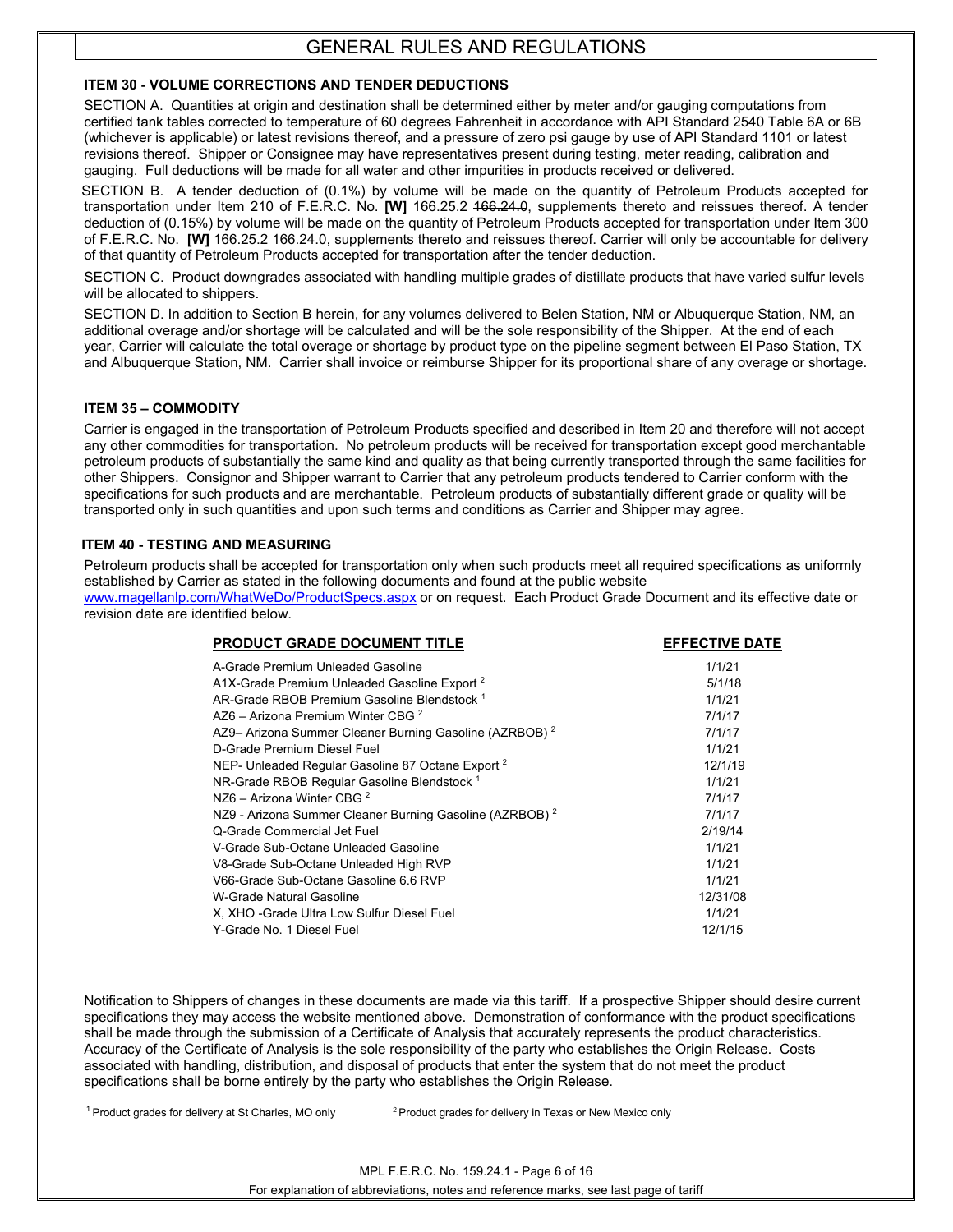### **ITEM 45 - SCHEDULING OF SHIPMENTS**

Petroleum Products shall be accepted for transportation at such time as Petroleum Products of the same specifications are currently being transported from point of Origin to a Destination or Destinations in accordance with schedules of shipments and consignments to be issued from time to time to each Consignor by the Carrier. Such schedules may be modified from time to time in the manner and to the extent reasonably desirable to facilitate the efficient and economical use and operation of the Carrier's facilities and to reasonably accommodate Consignor's needs for transportation. Shippers can distribute shipments to MPL Destinations by designating specific locations or by selecting automatic shipment distribution. Automatic shipment distribution is the distribution of Shippers' volumes on a system-wide basis to even out the days supply based on historical weighted average loadings to all valid locations where the Shipper conducts business. Shippers may specify Destinations by Origin and Grade for automatic shipment distribution. Shippers may elect to utilize Carrier's "**ATLAS**" system to schedule shipments.

Any shipper desiring to tender petroleum products for transportation hereunder shall on or before the 10th day of the month give written notice on forms acceptable to the carrier of origin and destination of products to be shipped for an ensuing 2 month period. Unless such notification is made, the carrier shall be under no obligation to accept Petroleum Products from such Shipper.

Carrier will prepare and furnish to each Shipper, schedules showing the estimated time that each shipment will be received for transportation at origin points and the estimated time of arrival at destinations. Such schedules may be revised from time to time to the extent reasonably desirable to facilitate the efficient and economical use and operation of Carrier's facilities and to accommodate Shipper's needs for transportation. Carrier will furnish shipper-revised schedules when issued.

Shipper shall have each shipment available in tankage connected to carrier's origin points at least eight hours before the scheduled time for receipt by Carrier. When a product is not available in tankage within the time limits as aforesaid, acceptance of said product will be at the discretion of the Carrier.

In the event the carrier has accepted Petroleum Products for transportation in reliance upon Shipper's representations as to acceptance at destination, and there is failure to take such Petroleum Products at destination as provided then and in such event, Carrier shall have the right, on 24-hour notice to Shipper, to divert, reconsign, or make whatever arrangements for disposition of the Petroleum Products it deems appropriate to clear its pipeline including the right to sell the Petroleum Products at a private sale for the best price obtainable. The Carrier may be a purchaser at such sale. Out of the proceeds of said sale, Carrier may pay itself all transportation charges and other necessary expense of caring for and maintaining the Petroleum Products and the balance shall be held for whomsoever may be lawfully entitled thereto.

#### **ITEM 50 - PRORATION OF PIPELINE CAPACITY**

#### **SECTION A.** EXPLORER PIPELINE SYSTEM

When the total volume offered for shipment in accordance with Item 45 is greater than can be transported within the period covered by such offers, Petroleum Products offered by each Shipper for transportation will be transported in such quantities and at such times to the limit of Carrier's capacity so as to avoid discrimination among shippers. Each segment of mainline or lateral line will be separately prorated if necessary. Space in each segment will be allocated among "regular shippers" and any "new shipper" as follows:

The forecast volumes for each regular Shipper and new Shipper shall be totaled and divided into line capacity. The resultant fraction will be the "proration factor." Each new Shipper shall be allocated space equal to its forecast volumes multiplied by the proration factor. The remaining capacity shall be allocated among regular Shippers in proportion to their base period shipments.

The "base period" is a period of 12 months beginning 14 months prior to the month of allocation and excluding the two months next preceding the month of allocation. A "regular Shipper" is any Shipper who received deliveries during the first month of the base period, or who previously has been classified as a regular shipper and who continued to receive deliveries in any one or more months of any succeeding base period. A "new Shipper" is a Shipper who does not qualify as a regular Shipper under the above definition.

### **SECTION B**. MPL SYSTEM

When the total of the various commodities offered for Shipment on Carrier's facilities, in accordance with the procedures for scheduling of Shipments, is greater than can be transported within the period covered by such schedules, then commodities offered by each Shipper, including any Shipper, for transportation will be transported in such quantities and at such times, to the limit of Carrier's normal operating capacity, so as to avoid unjust discrimination or undue preference among Shippers and to fulfill requirements of governmental agencies.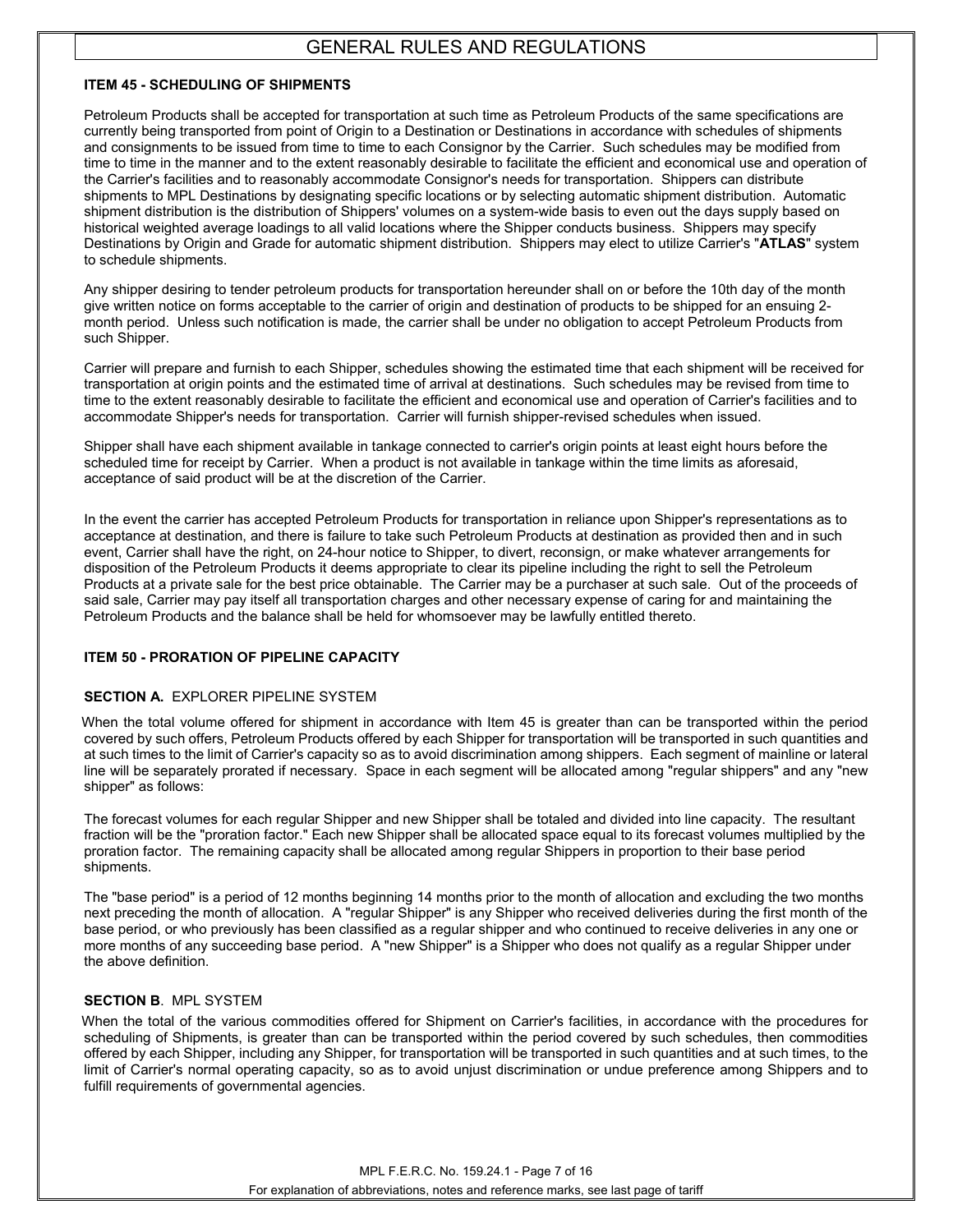#### **ITEM 50 - PRORATION OF PIPELINE CAPACITY (Continued)**

System-wide pipeline operating capacity, as determined by Carrier, will be allocated based on Inventory Owner's historical loadings at Carrier's facilities and deliveries to offline facilities. An Inventory Owner's maximum inventory balance will be controlled using an allocation method which will be based on the moving average of the Inventory Owner's daily rack deliveries and deliveries to offline facilities for each Petroleum Product covering thirty (30) days.

A new Shipper (i.e., a Shipper without a loading history over the preceding twelve (12) months) shall be allocated capacity sufficient to permit a minimum shipment as defined in Item 95. All subsequent allocations of capacity shall be based on the loading history developed by the Shipper after Transit Time has elapsed in accordance with the inventory controls provisions of Item 85.

#### **ITEM 55 - RATES APPLICABLE**

Petroleum products transported shall be subject to rules and rates in effect on the date such petroleum products are received by the carrier. Rules and rates changes begin at 12:00 A.M. Central Time Zone on the effective date of the tariff or any supplements thereto.

#### **ITEM 60 - ACCEPTANCE FREE FROM LIENS AND CHARGES**

An offer of petroleum products for shipment shall be deemed a warranty of title by the party offering, but acceptance shall not be deemed a representation by the carrier as to title. The carrier may, in the absence of adequate security, decline to receive any petroleum products which are in litigation, or as to which a dispute over title may exist, or which are encumbered by a lien. Further, Carrier may require Shipper's proof of perfect and unencumbered title or a satisfactory indemnity bond.

#### **ITEM 65 - CORROSION INHIBITORS**

Consignor may be required to inject oil-soluble corrosion inhibitor, approved by Carrier, in the Petroleum Products to be transported. All products shipped, with the exception of all grades of Aviation Kerosene, are required to meet a minimum level of corrosion protection. The concentration of inhibitor dosage will be controlled to meet a minimum rating of B+ (less than 5% of test surface rusted) as determined by NACE Standard TM0172-86, Test Method-Antirust Properties of Petroleum Products Pipeline Cargoes or latest revisions thereof.

#### **ITEM 70 - FACILITIES REQUIRED AT ORIGIN AND DESTINATION**

SECTION A. Shipper shall furnish facilities to deliver Petroleum Products to the Carrier's manifold at origin points at a compatible pressure and at a pumping rate equal to Carrier's full line pumping rate or injection rate, if applicable.

SECTION B. The Carrier will not provide storage or loading facilities at Destinations designated with a **‡**. No duty to transport will arise until evidence satisfactory to the Carrier has been furnished that Shipper has provided necessary facilities to which Carrier is connected at destination capable of receiving such shipments without delay at pressures and at pumping rates required by Carrier, and has made necessary arrangements for accepting delivery of shipments promptly on arrival at destination. The Shipper or Consignee shall have the sole duty to open valves into such delivery tankage, to determine that sufficient storage space is available to receive deliveries and to make all other necessary arrangements for the safe and proper receipt of Petroleum Products.

SECTION C. In the event Consignor or Consignee fails to provide adequate facilities at the Destination for receipt as provided in Section A hereof, Carrier shall have the right, on 24 hours notice, to divert or reconsign, subject to the rates, rules and regulations applicable from point of Origin to actual final Destination, or make whatever arrangements for disposition as are deemed appropriate to clear the Carrier's facilities, including the right of private sale for the best price reasonably obtainable. The Carrier may be a purchaser at such sale. Out of the proceeds of said sale, the Carrier shall pay itself all transportation and other applicable lawful charges and necessary expenses of the sale and the expense of caring for and maintaining the Petroleum Products until disposed of and the balance shall be held for whomsoever may be lawfully entitled thereto.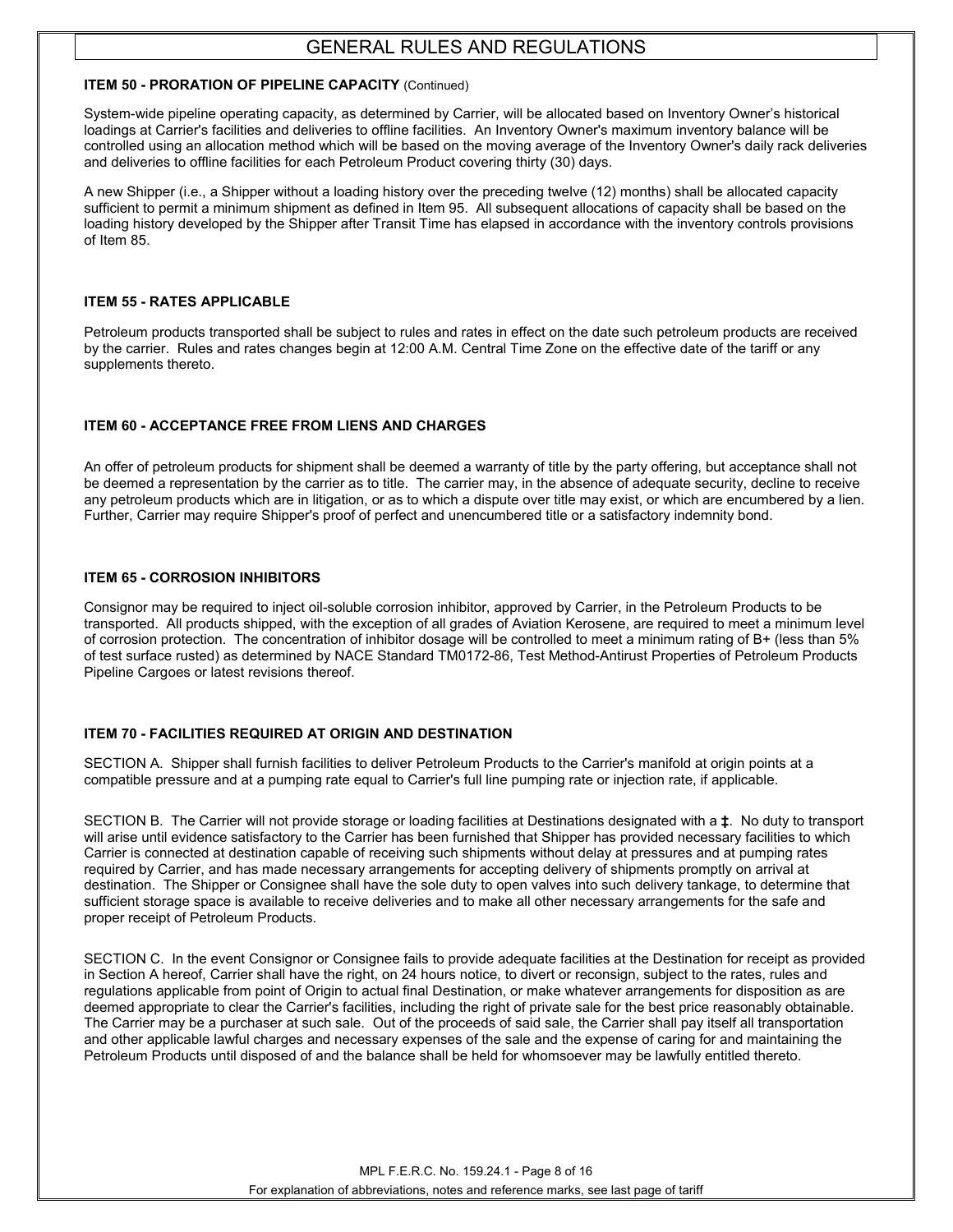### **ITEM 75 - PAYMENT OF TRANSPORTATION AND OTHER CHARGES**

The transportation and all other applicable lawful charges, except demurrage charges, accruing on Petroleum Products accepted for transportation shall be paid before release of Petroleum Products from the custody of Carrier. If required by Carrier, Shipper shall either prepay all such charges or furnish guaranty of payment satisfactory to Carrier. Petroleum Products accepted for transportation shall be subject to a carrier's lien, as provided by Article 7 of 12A Okla. Stat. (as such article may be amended from time to time), for all applicable, lawful charges.

If such charges are not paid by the due date stated on the invoice, the balance due on the entire past due balance (including principal and accumulated but unpaid finance charges) shall bear interest from that due date until paid in full at the rate equal to the lesser of one hundred twenty-five percent (125%) of the prime rate of interest charged by Citibank N.A., New York, New York as of the due date or the maximum finance charge rate allowed by law.

In addition to all other liens, statutory or otherwise, to which Carrier is entitled and unless the following grant is expressly prohibited by the terms of one or more security agreements or credit agreements creating prior, perfected security interests in the hereinafter-defined Collateral, Shipper hereby grants to Carrier a first priority, continuous and continuing security interest in all of the following, whether now or hereafter existing or acquired, as collateral for the prompt and complete payment and performance of Shipper's Obligations (as defined below): (a) All Petroleum Products accepted by Carrier for transportation, terminaling, storage, or otherwise; (b) all other property of Shipper now in the possession of and at any time and from time to time hereafter delivered to Carrier or its agents; (c) all of Shipper's pre-payments, deposits, balances, and credits with, and any of its claims against, Carrier, at any time existing; and (d) all products and proceeds of any of the foregoing property in any form. The property described or referred to in subsections (a) through (c) above is collectively referred to as the "Collateral." This grant secures the following (collectively the "Obligations"): (a) all antecedent, current and future transportation, storage, terminaling, special, ancillary and other lawful charges arising under or related to this tariff or the contracts entered into in connection with this tariff; (b) the repayment of any amounts that Carrier may advance or spend for the maintenance, storage or preservation of the Collateral; (c) all amounts owed under any modifications, renewals or extensions of any of the foregoing obligations; and (d) all other amounts now or in the future owed by Shipper to Carrier, whether or not of the same kind or class as the other obligations owed by Shipper to Carrier. Shipper authorizes Carrier to file such financing statements or other documents necessary to perfect and maintain the security interest herein granted.

Upon a default by the Shipper under this tariff or the contracts entered into in connection with this tariff, Carrier may, without further notice, setoff (including by set off, offset, recoupment, combination of accounts, deduction, retention, counterclaim, or withholding across or within each or all of such tariff and contracts, collectively "Setoff") (a) any amounts owed by Carrier to the Shipper under any other agreements, instruments or undertakings between the Shipper and Carrier against (b) any amounts owed by the Shipper to Carrier under any other agreements, instruments or undertakings between the Shipper and Carrier. Carrier shall give the Shipper notice of any Setoff pursuant to this paragraph, as soon as practicable thereafter, provided that failure to give such notice shall not affect the validity of the Setoff.

This item shall be construed in accordance with and governed by the laws of the State of Oklahoma (including without limitation the Uniform Commercial Code, 12A Okla. Stat. § 1-101 et seq., as it may be amended from time to time), without regard to any choice of law rules which may direct the application of the laws of any other jurisdiction.

#### **ITEM 80 - TAX REGISTRATION**

Consignors and Consignees shall be required to provide proof of registration with or tax exemption from the appropriate Federal and/or State tax authorities related to the collection and payment of fuels excise tax or other similar taxes, levies, or assessments. Failure of the Consignor and Consignee to do so shall not relieve the Consignor or Consignee from the obligation to pay any such tax, levy, or assessment. Any tax, levy, assessment, or other charge imposed by such authority against Carrier as the result of such failure shall be collected by Carrier under the provisions of Item 75.

#### **ITEM 85 - WITHDRAWALS FROM TERMINAL FACILITIES - MAGELLAN PIPELINE SYSTEM**

If a Consignor ships and consigns to Destinations where the Carrier provides terminal facilities in accordance with the schedules of shipments furnished by the Carrier, Carrier may permit the Consignee to withdraw such consignments from Carrier's terminal beginning at any time after the acceptance of the shipment for transportation. In order for the Inventory Owner to immediately withdraw its inventory of Open Stock Petroleum Products, the Inventory Owner must maintain a minimum inventory balance, herein referred to as a Minimum Allocation. An Inventory Owner's Minimum Allocation is calculated by applying the Inventory Owner's percentage of overall demand from all Carriers' terminals and offline deliveries for a specific Open Stock Petroleum Product against Carrier's system inventory required to maintain Open Stock Status for such Open Stock Petroleum Product. In no event will the calculation of an individual Inventory Owner's Minimum Allocation be less than the minimum inventory levels for each Open Stock Petroleum Product established by the Carrier for all Inventory Owners which are actively utilizing the Carrier's terminal facilities. Consignments in Carrier's system which fulfill an Inventory Owner's Minimum Allocation will be charged an initial transportation rate of **[U] 163.47** cents per barrel. An Inventory Owner's Minimum Allocation requirement will be updated on the first (1st) day of every month based on the immediately preceding thirty (30) day period during which Open Stock Petroleum Product withdrawal privileges were in effect. Inventory Owners have until midnight of the seventh (7th) calendar day of every month to satisfy their Minimum Allocation obligation.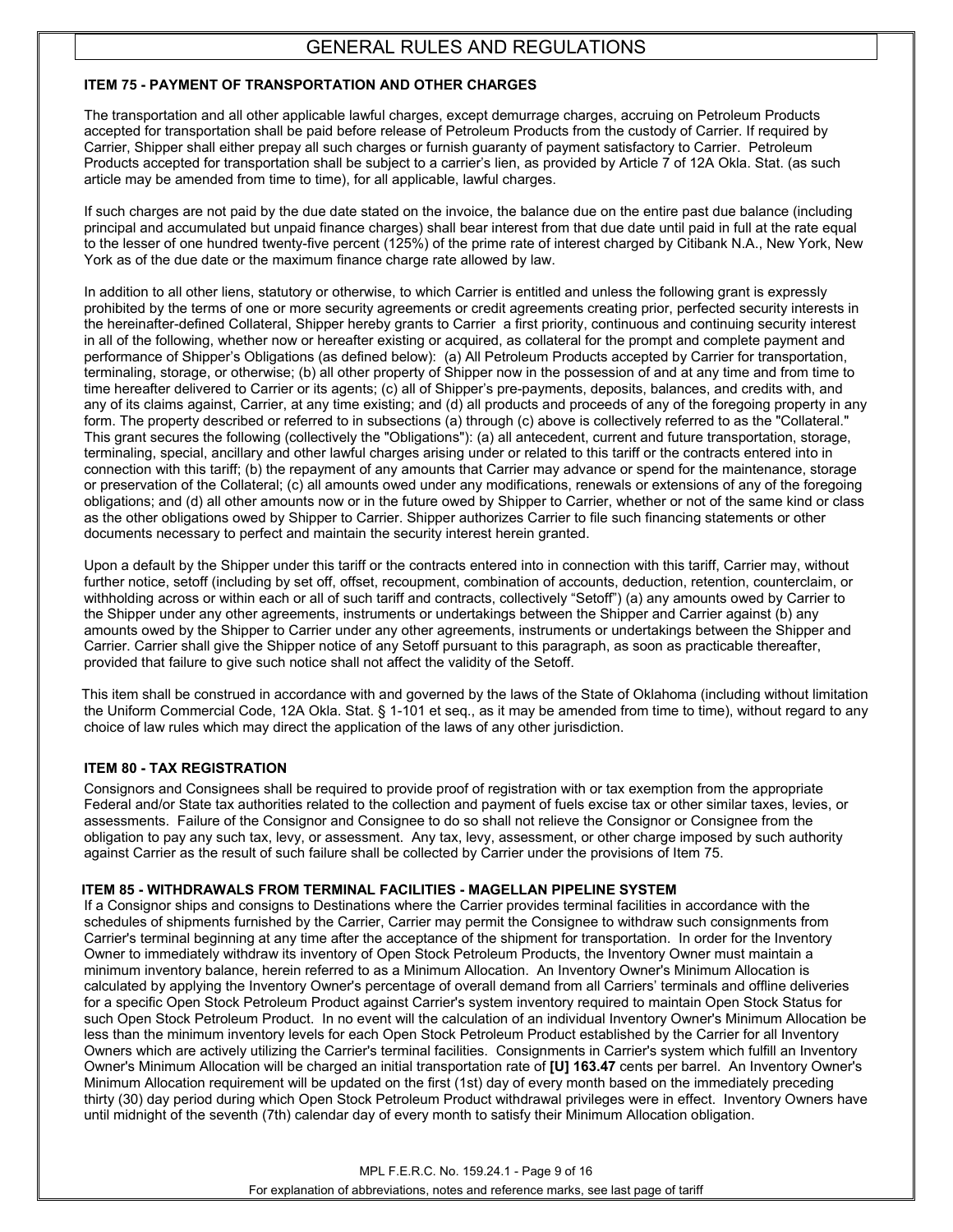#### **ITEM 85 - WITHDRAWALS FROM TERMINAL FACILITIES - MAGELLAN PIPELINE SYSTEM** (Continued)

New Inventory Owners will be required to submit a loading forecast, which will be used to calculate an initial Minimum Allocation for each Open Stock Petroleum Product. A new Inventory Owner's withdrawals will be monitored during the first (1st) month and the associated Minimum Allocation may be adjusted by the Carrier, if necessary.

An Inventory Owner with an inventory balance less than its Minimum Allocation will be deemed inactive for a period of six (6) consecutive, full calendar months thereafter (the "Inactive Period") and will not without Carrier's express approval, be allowed to withdraw Open Stock Petroleum Product from Carrier's terminal facilities during the Inactive Period or afterward until the first (1st) day of the month following the month during which the Inventory Owner has provided sufficient inventory to meet its Minimum Allocation which was in effect immediately prior to the suspension of its withdrawal privileges. If an Inventory Owner thereafter fails or refuses to ship in accordance with the schedule of shipments furnished by the Carrier or fails to maintain its Minimum Allocation, Carrier may suspend, until further notice, Open Stock Status for such Inventory Owner.

Subject to Items 75 and 200, Minimum Allocation may be withdrawn from the system coincidental with the monthly adjustment to all Inventory Owners' Minimum Allocations after the seventh (7th) calendar day of the month following the month in which Carrier receives written notification of Inventory Owner's intent to discontinue shipments under this Item.

Withdrawals of Non-Open Stock Petroleum Products from Carrier's terminal facilities will be permitted after the shipment has sustained its associated Transit Time from the shipment's Origin to Destination. In addition, Carrier may require Inventory Owner to maintain minimum inventory on Non-Open Stock products.

Inventory Owners shall be permitted to withdraw Petroleum Products at Carrier's terminals only if positive inventory is maintained at that location, regardless of the Inventory Owner's system-wide status. If an Inventory Owner's balance at a location reaches zero, rack deliveries can be suspended until the Inventory Owner replenished its product inventory at the location.

In case of events or circumstances which prevent or threaten to prevent normal transportation and delivery of consignments to a Destination or Destinations, Open Stock Status may be suspended or controlled as to all Inventory Owners at such Destination or Destinations until further notice. When Open Stock Status has been suspended as to any Inventory Owner at a Destination or Destinations, further withdrawals may not be made from a consignment until its physical delivery into terminal facilities at such Destination.

#### **ITEM 90 - PIPEAGE CONTRACTS REQUIRED**

Separate pipeage contracts in accordance with this tariff and these regulations covering further details may be required of a Shipper before any duty to transport shall arise.

#### **ITEM 95 - MINIMUM SHIPMENT**

The minimum quantity of Petroleum Products which will be accepted at point of origin by the Carrier from one Shipper as a batch shall be 50,000 Barrels.

The minimum quantity of Petroleum Product which will be accepted at points of origin by the Carrier from one Shipper for participation in a fungible batch shall be 25,000 Barrels; provided, however, that the minimum quantity of a fungible batch traversing the mainline shall be 50,000 Barrels.

#### **ITEM 100 - MINIMUM CONSIGNMENT**

SECTION A. A consignment of Petroleum Products of the same specifications may be made as provided in Section B herein to one Consignee at any Destination on the MPL system or any point directly intermediate thereto, or to any Destination on other pipelines named in tariffs issued by or concurred in by MPL which are lawfully on file with the F.E.R.C. or State Commissions, subject to the rates, rules and regulations applicable from point of Origin to final Destination.

SECTION B. A consignment of Petroleum Products of the same specifications may be made as follows:

(1) Except as otherwise provided, a minimum of 12,500 Barrels of the same product must be consigned to a Destination.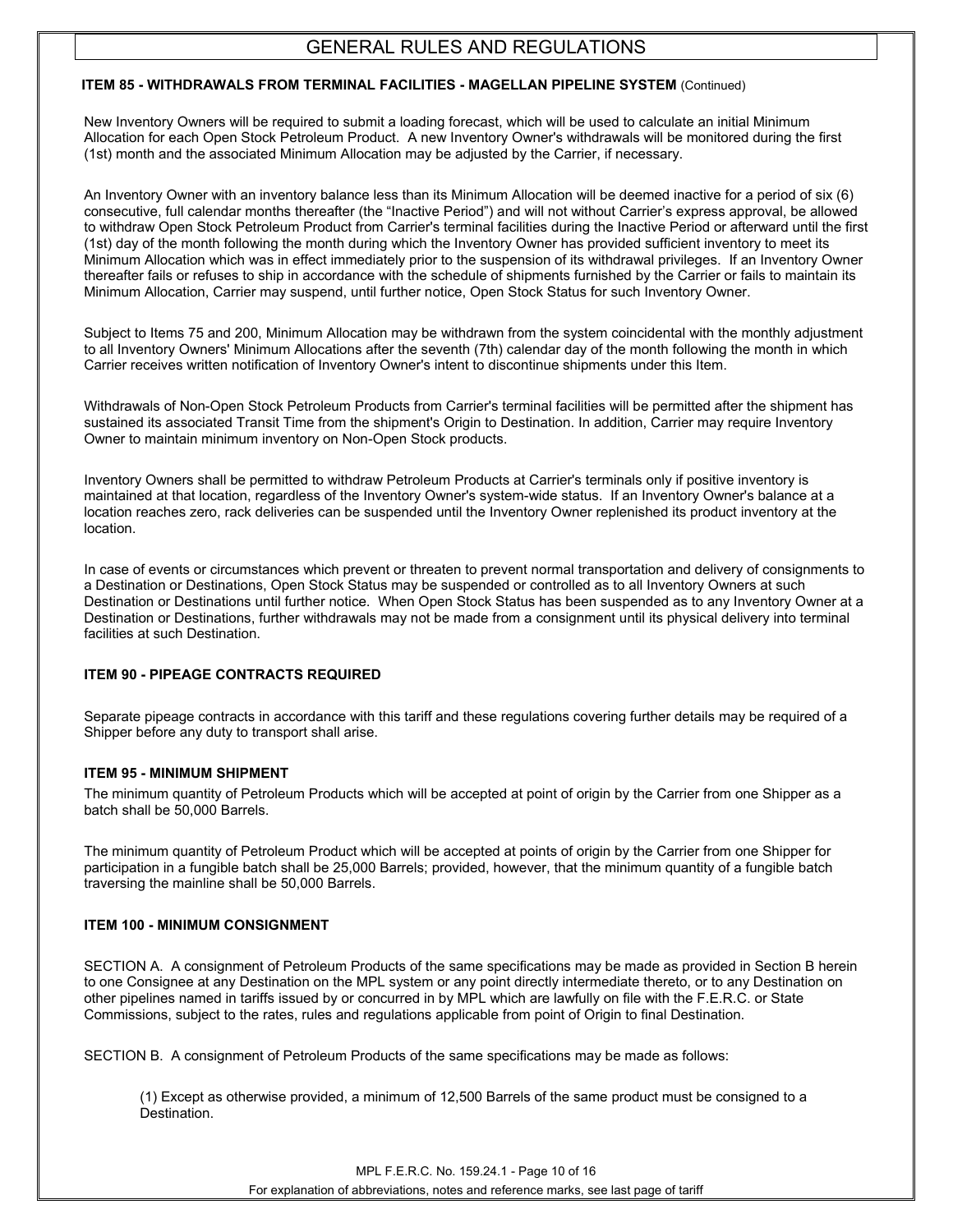#### **ITEM 100 - MINIMUM CONSIGNMENT** (Continued)

(2) Any quantity of barrelage may be consigned to a Destination provided that the Carrier can consolidate such consignment with other barrelage so that the total barrelage is 12,500 or more Barrels of the same specifications consigned to the same Destination by the same or other Consignors.

(3) Any quantity of barrelage may be consigned to a Destination provided that the Carrier can consolidate such consignment with other barrelage so that the total barrelage is 5,000 or more Barrels of the same specifications consigned to the same Destination by the same or other Consignors and further provided that the Carrier can consolidate the 5,000 Barrels with 12,500 or more Barrels of the same specifications consigned by the same or other Consignors to a Destination on the same line situated beyond the Destination to which the 5,000 Barrels are destined.

#### **ITEM 105 - SEGREGATION AND VARIATIONS IN QUALITY AND GRAVITY**

Carrier shall not be liable for variation in gravity or quality of petroleum products occurring while in its custody, resulting from normal pipeline operations and is under no obligation to deliver the identical petroleum products received.

#### **ITEM 110 - DELIVERY ADJUSTMENTS - EXPLORER PIPELINE SYSTEM**

Subject to Item 30 and Item 185, Carrier shall account to each Shipper for 100 percent of products received, except interface of commingled products in each calendar month will be allocated on a monthly basis among the Shippers in the proportion that the total number of Barrels delivered from the entire system for each Shipper bears to the total number of barrels delivered from the entire system for all Shippers.

Carrier will provide limited tankage only for accumulating interface material from the mainline. Disposal of this material will be as follows:

(1) Interface generated between products of compatible specifications will be divided equally (50-50) between those shipments which precede and follow this interface.

(2) The interface of commingled products occurring in the mainline between products having unlike, basic, physical characteristics, which cannot be readily absorbed into the shipments immediately preceding and following the interface (noncompatible interface), shall be retained in Carrier's custody for disposal for the account of the Shippers. The total of such noncompatible interface material in any calendar month will be allocated among the Shippers in the proportion that the total number of Barrels delivered from the entire system for each Shipper bears to the total number of barrels delivered from the entire system for all Shippers during that calendar month. The interface material will be sold on a bid or contractual basis for the account of the shippers, each Shipper to be credited with its proportionate share of the net proceeds of the sale, less transportation charges. The carrier shall settle accounts with each Shipper as provided in this item.

(3) If a Shipper tenders product which can neither be blended into nor absorb a blend of at least 5 percent of gasolines or distillates, that Shipper will be required to accept delivery of the interface created by this movement or pay the costs incurred in its disposition.

(4) On lateral stub lines, interface material will be distributed equally among the number of Shippers who participated in movements which generated interface. This interface material will be delivered in kind to each shipper's tankage which they are required to provide for receipt of this material.

#### **ITEM 115 - RECONSIGNMENT - MPL SYSTEM**

If no out-of-line or backhaul movement is required and if the current scheduled operations will permit, Consignor may reconsign, without charge, any shipment that is in Carrier's possession to Destinations, or any point directly intermediate thereto, or to Destinations on other pipelines named in tariffs issued by or concurred in by Carriers party to this tariff, lawfully on file with the F.E.R.C. and/or State Commissions, subject to the rates, rules and regulations applicable from point of Origin to actual final Destination. Reconsignments are not permitted from terminals not owned by Carrier.

If a Shipper elects to use automatic reconsignments to cover negative inventory positions, the locations from which the product will be reconsigned must be specified. A negative inventory position will be allowed to remain for three (3) working days. After three (3) days, volumes in the account of a Shipper having a negative inventory position will be reconsigned automatically from other locations on MPL to eliminate the negative inventory position.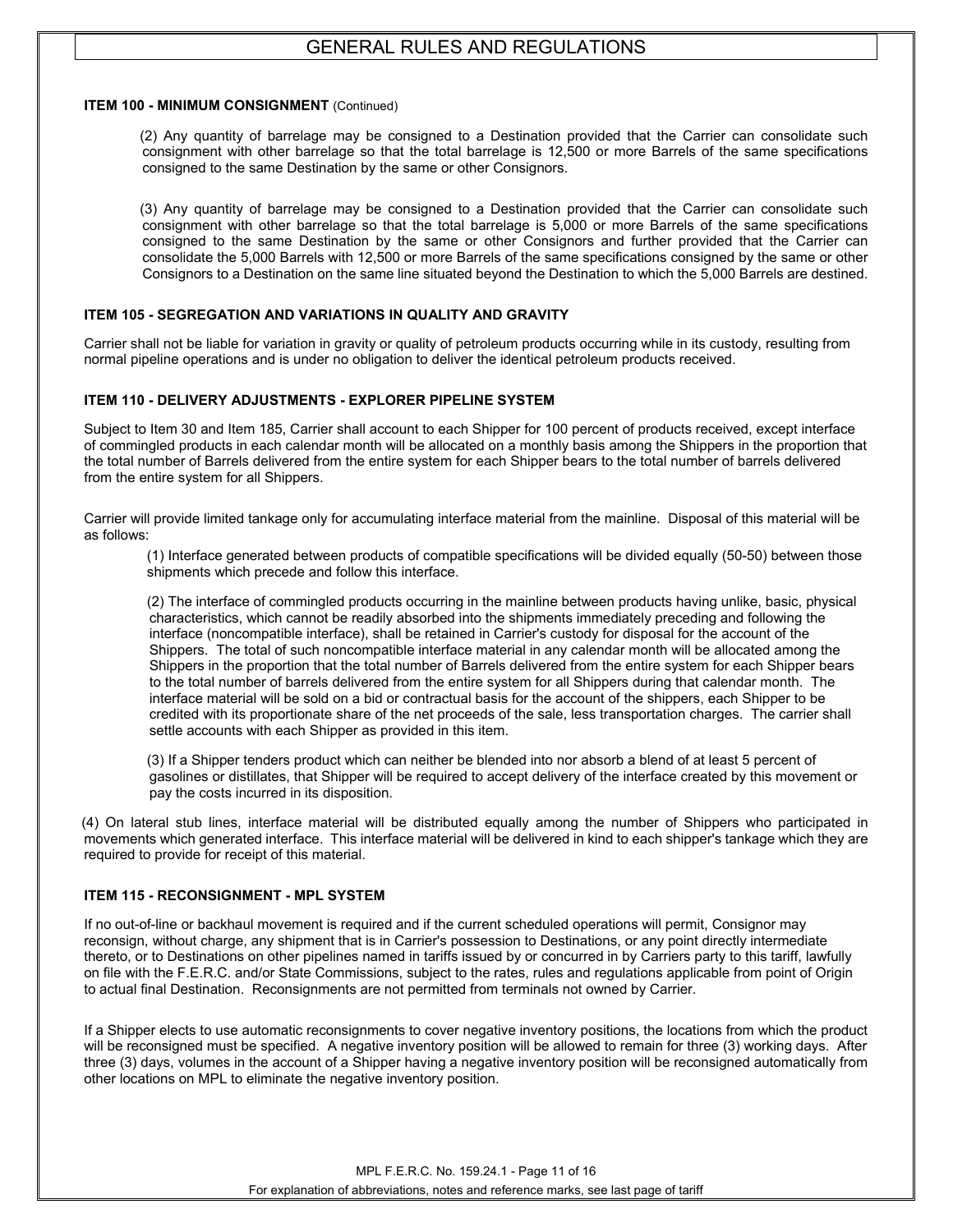#### **ITEM 115 - RECONSIGNMENT - MPL SYSTEM** (Continued)

Transit Time is applied on reconsignments of Open Stock Grades for Transit Time Shippers. Intransit inventory for the Open Stock Grades is automatically released for loading when the Transit Time from the Origin to the Destination has been met.

Backhaul reconsignments are allowed only for Open Stock Grades by Open Stock Shippers and/or for Specialty Grades by Open Stock Status Shippers to correct inventory imbalances or errors made by Shippers in entering consignments. A reconsignment is considered a backhaul when the Transit Time from the Origin of the inventory to the new location is less than the Transit Time from the Origin to the original location.

Reconsignment shall not prevent or change the running of time used in computing the demurrage charge, except that no demurrage charge shall accrue thereon from midnight of the day such consignment is removed from the tankage for transportation to the Destination to which reconsigned.

#### **ITEM 120 - APPLICATION OF RATES FROM OR TO INTERMEDIATE POINTS**

Shipments of Petroleum Products accepted for transportation from any Origin or to any Destination not named in any tariff making reference hereto, which Origin or Destination is directly intermediate to any Origin or Destination from or to which a rate applying though such unnamed point is published, the Carrier will apply, from or to such unnamed intermediate point, the rate published from or to the next more distant point specified in the tariff.

#### **ITEM 125 – IDENTITY OF SHIPMENT**

Because it is impracticable to maintain the identity of each shipment or consignment of Petroleum Products, substitution of barrelage, but not substitution of one kind of petroleum product for another by Carrier, shall be permitted.

#### **ITEM 130 – TERMINALING SERVICES MPL SYSTEM**

The rates published in tariffs issued by or concurred in by MPL include the charges for line haul and the charges for loading into motor tank trucks through MPL terminal facilities EXCEPT: Mount Vernon, MO and Rogers, AR where tariff rate is for line haul only and Carrier will require additional contracts for loading or other services. Terminal facilities include tanks, loading racks and meters. Carrier may require Shipper to provide storage for Non-Open Stock Petroleum Products.

#### **ITEM 135 – DELIVERY TO DESTINATION**

Upon arrival at Destination, Petroleum Products shall be delivered into terminal or other facilities provided by the Consignor or Consignee, or into terminal facilities furnished by the Carrier where Carrier furnishes terminal facilities, pending receipt by Carrier from Consignor or Consignee of instructions relative to the further transportation thereof. Carrier may require Shipper to provide storage for Non-Open Stock Petroleum Products.

#### **ITEM 140 - MINIMUM DELIVERY FROM TERMINAL FACILITIES - MPL SYSTEM**

Each delivery from Carrier's terminal facilities by Consignor or Consignee must not be less than 4,000 United States gallons in volume before temperature correction.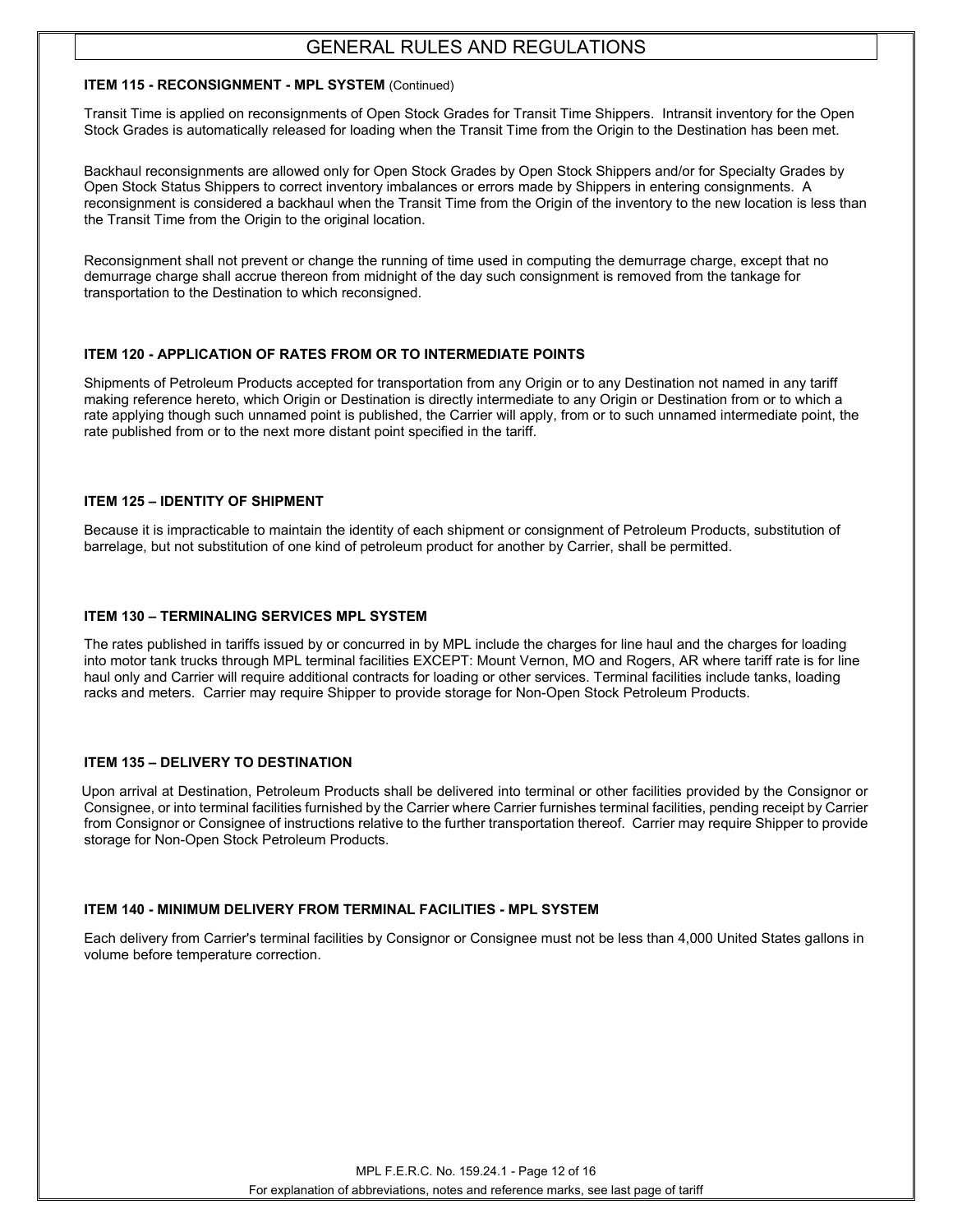#### **ITEM 145 - DEMURRAGE CHARGES - MPL SYSTEM**

In order to provide space for delivery of succeeding shipments in Carrier's tankage or to otherwise prevent or relieve congestion at Destinations where Carrier provides tankage, Carrier may give notice to Consignors or Consignees to remove Petroleum Products from such terminal facilities. Petroleum Products specified in the notice which are not removed at the close of a five (5) day period, beginning the day after such notice is sent by the Carrier, shall be subject to a demurrage charge of **[U]** five (5) cents per Barrel per day until removed. Demurrage charges shall be payable upon presentation of an invoice by the Carrier.

#### **ITEM 150 - FILTRATION AND SPECIAL TESTING SERVICE - MPL SYSTEM**

When a Consignor or Consignee requires filtration and/or special testing of a Petroleum Product to guarantee a minimum of impurities more stringent than normally warranted by the Carrier, the Carrier will provide such service for a charge as set forth below:

 Commercial Jet Fuel Filtration Removal of particular matter, free water and surfactants **[U] 5.91** Cents/BBL

#### **ITEM 155 - SPECIAL HANDLING SERVICES - MPL SYSTEM**

Petroleum Products which require special handling in MPL's pipelines or terminals because of special properties and/or specifications or because demand is insufficient may, if economically feasible and otherwise practical, be handled for an additional charge as set forth below:

| <b>Premium Unleaded Gasoline</b><br>Transported and Handled via Terminals NOT noted with a $\pm$ | $[U]$ 11.85 $Cents/BBL$ |
|--------------------------------------------------------------------------------------------------|-------------------------|
| <b>Premium Unleaded Gasoline</b><br>Transported and Handled via Terminals noted with a $\pm$     | [U] $7.90$ Cents/BBL    |

#### **ITEM 165- HIGH RVP UNLEADED GASOLINE**

#### **High RVP Unleaded Gasoline Shipments (FEBRUARY 1 THROUGH APRIL 15 – MPL SYSTEM)**

From February 1 through April 15, MPL will transport unleaded gasoline having a Reid Vapor Pressure (RVP) which exceeds Carrier's normal Reid Vapor Pressure specifications, but which does not exceed ASTM D4814 Volatility Classifications at the time of Shipment for **[U] 19.67** cents per barrel in addition to the published transportation rate.

Shipments will be scheduled only when MPL has determined that the volume, specifications and routing of the various Shipments will not impair its ability to comply with all Federal, State and Local regulations regarding the Reid Vapor Pressure of deliveries from Carrier's facilities. Scheduling of high RVP Shipments will be performed in a manner so as to avoid unjust discrimination or undue preference among Shippers.

#### **High RVP Unleaded Gasoline Withdrawal (MAY 1 THROUGH SEPTEMBER 15– MPL SYSTEM)**

Shippers must withdraw all high RVP gasoline (gasoline whose RVP is above the May 1 MPL delivery specifications found at [www.magellanlp.com/WhatWeDo/ProductSpecs.aspx\)](http://www.magellanlp.com/WhatWeDo/ProductSpecs.aspx) from Carrier's inventory prior to May 1. All inventory transactions will be recorded on a First In First Out (FIFO) basis. Shippers with high RVP inventory in Carrier's system beyond May 1 can be charged **[U] 132.97** cents per barrel per month. After May 1, Shippers will not be allowed to withdraw any high RVP gasoline inventories in Carrier's system until September 15.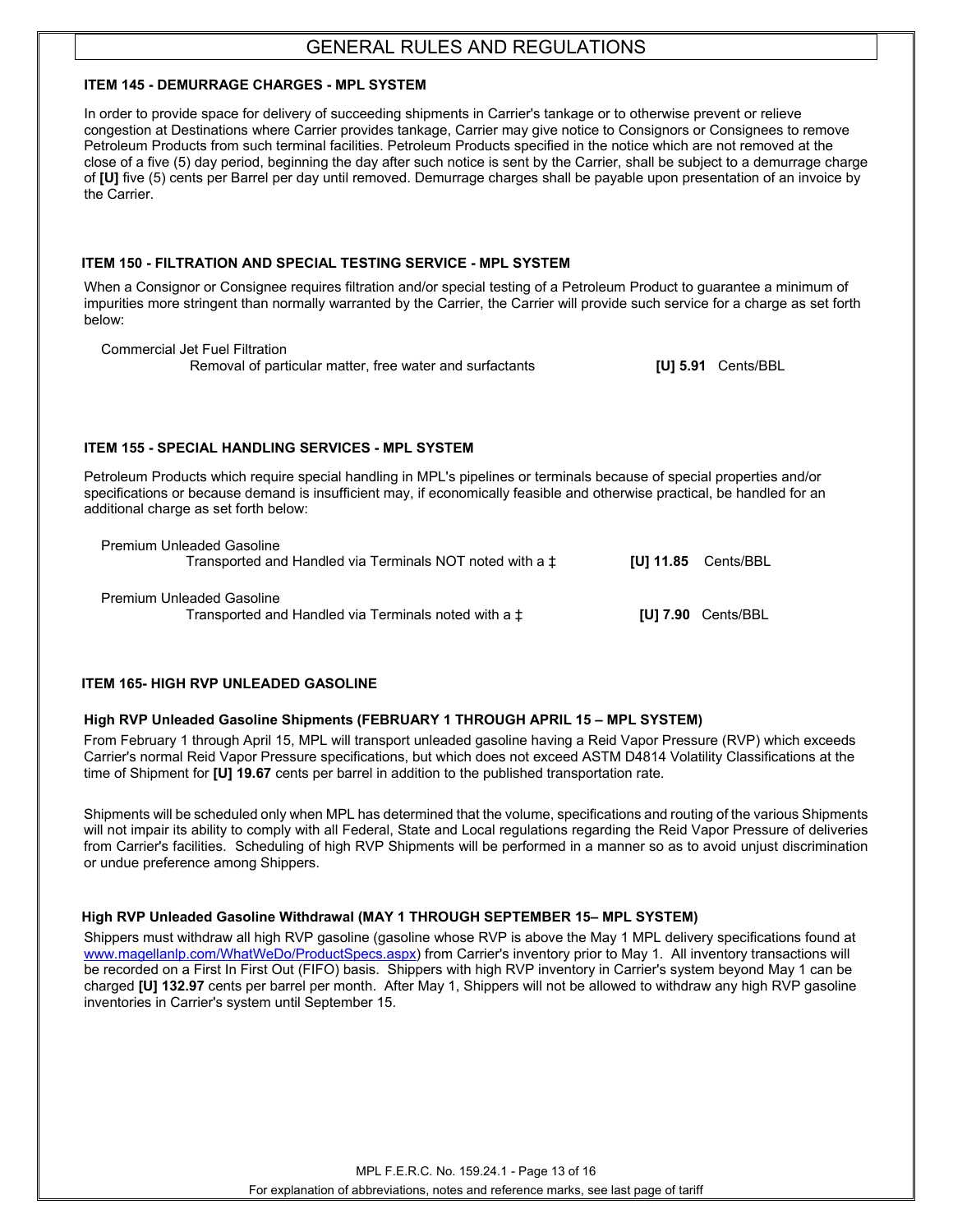#### **ITEM 175 - STORAGE IN TRANSIT AT PORT ARTHUR, TX; HOUSTON, TX; GREENVILLE, TX; and TULSA, OK -**

#### **EXPLORER PIPELINE SYSTEM**

When requested in writing at the time of tendering for Shipment, Shipments of Petroleum Products may be stopped for a period of not more than one year for storage in facilities furnished by the Consignee at Houston, TX; Greenville, TX; or Tulsa, OK; or arranged for with the Carrier, under Item 180, at Port Arthur, TX; Greenville, TX; or Tulsa, OK. The rate applying from point of origin to the point of storage shall be collected on all Shipments moving under the storage in transit privilege. If the Petroleum Product is reshipped within a one (1) year period, counting from the date it is delivered into tankage at the transit storage point, the Carrier shall collect additional transportation charges based on the difference between the rate paid to the transit storage and the rate applicable from the Origin point to the final Destination in effect on the date of original Shipment. In the event the Petroleum Product is not reshipped within the one (1) year period, the rate in effect on date of reshipment from Carrier's point of origin nearest to the point of storage (the rate from Pasadena will apply on movements from storage at Greenville) to ultimate destination shall be collected.

Petroleum Products offered for reshipment under this in transit provision will be accepted for Shipment when injections into compatible products can be made, authorized by the Consignee, or at such times as it will not interfere with or delay movements of products from points of Origin.

When Shipments leave the custody of the Carrier, the Consignee shall cause accurate records to be kept showing the volume of transit barrelage on hand at the transit point.

The Carrier shall have access to transit records at all times and if requested by the Carrier, the Consignee shall certify under oath as to the accuracy of such records.

Carrier will not be liable for product loss, discoloration, contamination, or deterioration of Petroleum Products in transit storage furnished by Consignee. While products are in storage tanks of the Carrier, arranged for under Item 180, evaporation losses will be for the account of the Consignee and any other liability of the Carrier is subject to the provisions of Items 105 and 200.

## **ITEM 180 - IN TRANSIT STORAGE, TANKAGE AT PORT ARTHUR, TX; GREENVILLE, TX; and TULSA, OK - EXPLORER**

#### **PIPELINE SYSTEM**

Within the limits of space, which may be determined by Carrier to be available from time to time, Carrier will furnish tankage for in transit storage at Port Arthur, TX; Greenville, TX; and Tulsa, OK. In addition to all other applicable charges Shippers or Consignees requesting in transit storage space shall pay in accordance with the schedule below per Barrel per month or any fraction of a month of tank space reserved for such Shipper or Consignee. A separate storage agreement, in accordance with this Tariff and these rules and regulations, covering further details will be required of the Shipper or Consignee.

| 1 Month through 5 Months |                                   |
|--------------------------|-----------------------------------|
| 6 or More Months         | [U] 16 cents per Barrel per month |

In the event Shipper or Consignee fails to reship or otherwise remove its Petroleum Products from Carrier's tankage at the expiration of the storage period arranged with Carrier, then Carrier shall have the right, on 24 hour notice to Shipper or Consignee, to divert, reconsign, or make whatever arrangements for disposition of the Petroleum Products it deems appropriate to clear its facilities, including the right of sale as provided in Item 70. The tankage offered by the Carrier under this Item is only that constructed for normal breakout tankage within Carrier's system which from time to time may be surplus to Carrier's operating needs and available for storage of Shipper's volumes.

#### **ITEM 185 - CHARGES FOR SPILL COMPENSATION ACTS AND REGULATIONS**

In addition to the transportation charges and all other charges accruing on Petroleum Products accepted for transportation, a per Barrel charge will be assessed and collected in the amount of any tax, fee, or other charge levied against the Carrier in connection with such Petroleum Products pursuant to any Federal, State, or local act or regulation which levies a tax, fee, or other charge on the receipt, delivery, transfer, or transportation of such Petroleum Products within their jurisdiction for the purpose of creating a fund for the prevention, containment, clean up, and/or removal of spills and/or reimbursement of persons sustaining such costs or losses therefrom.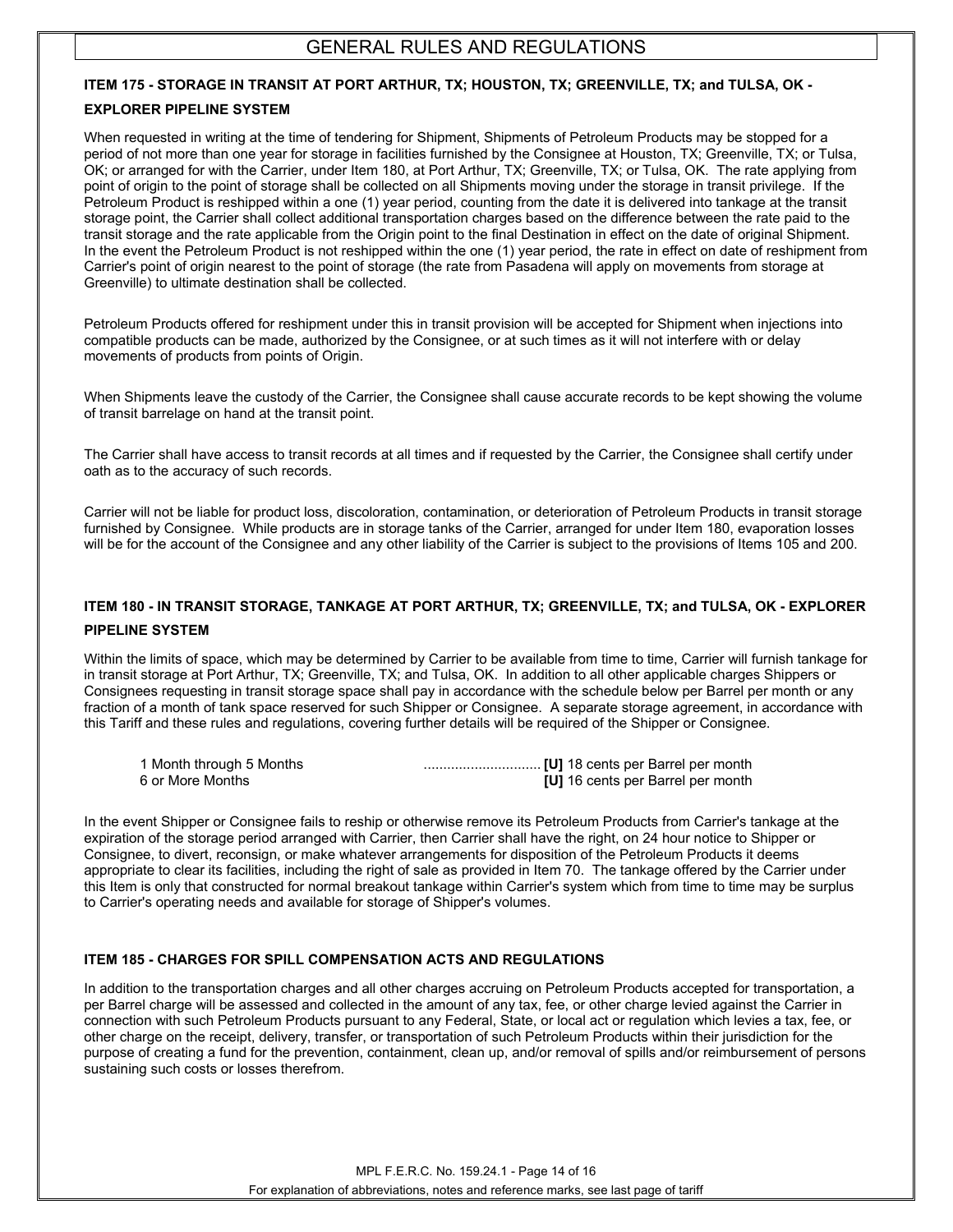#### **ITEM 190 – COMMUNICATION FACILITIES - MPL SYSTEM**

Shippers may use the Message Facility of Carrier's "**ATLAS**" system to conduct pipeline business only. All messages are subject to audit. Use of the carrier's **ATLAS** system for any purpose other than to conduct pipeline business will cause Shipper's privilege of use to be suspended for twelve (12) months. Carrier will not be liable for non-delivery of messages or for errors or delays in transmission or interruption of such service.

#### **ITEM 195 - DUTY OF CARRIER**

#### **Quantity**

The Carrier shall transport and deliver into terminal facilities at the applicable Destination(s), with reasonable diligence, a quantity of Petroleum Product equal in volume to the quantity of Petroleum Product accepted for transportation, less the appropriate tender deduction, transmix allocation and any other volume reduction provided or referenced in this tariff. In the event of non-delivery due to interface cuts or other operating losses in excess of the tender deduction, the Carrier shall have the right to satisfy any claim by product replacement or cash payment.

#### **Quality**

Carrier shall have no duty to deliver Petroleum Product other than in conformance with state and federal governmental requirements for such Petroleum Product that apply to deliveries at the applicable Destination, except as otherwise noted in the specifications that apply to deliveries at such Destination as established by Carrier and set forth at the public website [www.magellanlp.com/WhatWeDo/ProductSpecs.aspx](http://www.magellanlp.com/WhatWeDo/ProductSpecs.aspx) .

#### **ITEM 200 – LIABILITY**

The Carrier shall not be liable for any delay in transportation or terminaling services or loss of Petroleum Products caused by acts of God; storm, flood, extreme weather, fire, explosion; war, invasion, terrorism, hostilities, rebellion, insurrections, riots; strikes, picketing or other labor stoppages, whether of Carrier's employees or otherwise; electrical or electronic failure or malfunction; communications failure or malfunction; computer hardware and/or software failure, malfunction; breakage or accident to machinery or equipment; proration; temporary restraining orders, injunctions or compliance orders issued by courts or governmental agencies; seizure or destruction under quarantine or customs regulations, or confiscation by order of any government or public authority, or risks of contraband or illegal transportation or trade; or any cause not due to fault or negligence of Carrier. In the event of such loss, each owner shall bear the loss in the same proportion as its share of the total quantity of the kind of product involved in the loss in the custody of the Carrier at the time of such loss. Each Shipper or Consignee shall be entitled to receive only so much of its share remaining after its due proportion of the loss is deducted. The Carrier shall compute the quantities of loss and shall prepare and submit a statement to the Shippers or Consignees showing the apportionment of the loss among the Shippers or Consignees involved.

Carrier will transport and deliver Petroleum Products with reasonable diligence and dispatch, but will not be liable for delays in transportation of Petroleum Products to a particular market.

The Carrier shall not be liable for discoloration, contamination or deterioration of Petroleum Products transported unless such discoloration, contamination or deterioration results from the negligence of the Carrier. In the event of such damage, each Shipper's or Consignee's share of the damaged Petroleum Product shall be in the same proportion as its share of the total quantity of shipments involved and each such Shipper or Consignee shall be allocated only its proportionate share of damaged Petroleum Product.

Inventory Owner shall protect, indemnify, defend and hold Carrier, its parent and affiliates harmless from and against all claims, losses, suits, liabilities, fines, penalties, damages and expenses (including reasonable attorneys' fees and expenses) of any kind or character arising from or related to (1) negligent or willful acts or omissions on the part of Inventory Owner, its employees, agents or contractors (including, but not limited to, any contractors transporting products(s) to or from any location on Carrier's system), or (2) liability arising from the chemical characteristics of product(s), except to the extent such liability arises from Carrier's negligence.

Product(s) in this Item refers to any individual product, as defined in this Tariff (in Item 20 - Petroleum Products Defined), or any combination thereof, whether achieved via in-line (automated) or splash (manual) blending.

In no event shall Carrier be liable to any Shipper or Inventory Owner for any losses, liabilities or damages, including special, punitive, exemplary, consequential, incidental or indirect losses or damages howsoever caused, (including but not limited to loss of revenue, loss of profits or present or future opportunities) whether or not foreseeable, and irrespective of the theory or cause of action upon which such damages might be based, except for such actual losses or damages sustained as a result of, and to the extent of, Carrier's negligence.